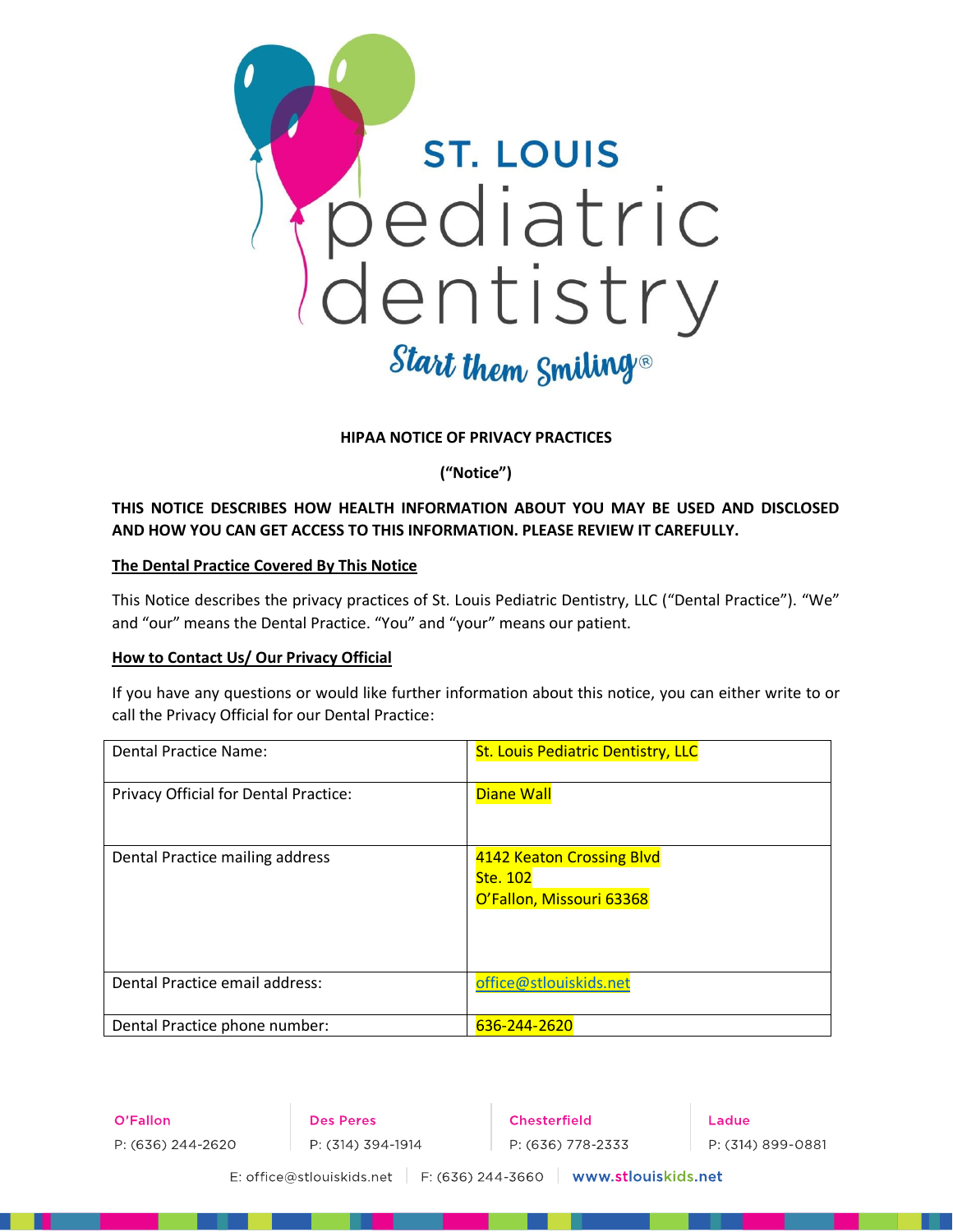#### **Information Covered By This Notice**

This Notice applies to health information about you that we create or receive and that identifies you. This Notice tells you about the ways we may use and disclose your health information. It also describes your rights and certain obligations we have with respect to your health information. We are required by law to:

- Maintain the privacy of your health information
- Give you this Notice of our legal duties and privacy practices with respect to that information; and
- Abide by the terms of our Notice that is currently in effect.

## Our Use and Disclose of Your Health Information Without Your Written Authorization

## *Common Reasons for Our Use and Disclosure of Patient Health Information*

**Treatment.** We will use your health information o provide you with dental treatment or services, such as cleaning or examining your teeth or performing dental procedures. We may disclose health information about you to dental specialists, physicians, or other health care professionals involved in your care.

**Payment.** We may use and disclose your health information to obtain payment from health plans and insurers for the care that we provide to you.

**Health Care Options.** We may use and disclose health information about you in connection with health care operations necessary to run our practice. Including review of our treatment and services, training, evaluating the performance of our staff and health care professionals. Quality assurance financial or billing audits, legal matters, and business planning and development.

**Appointment Reminders.** We may use or disclose your health information when contacting you to remind you of a dental appointment. We may contact you by using a postcard, letter, voicemail, or email.

**Treatment Alternatives and Health-Related Benefits and Services.** We may use and disclose your health information to tell you about treatment options or alternatives or health-related benefits and services that may be of interest to you.

**Disclosure to Family Members and Friends.** We may disclose your health information to a family member or friend who is involved with your care or payment for your care if you not object or, if you are not present, we believe it is in your best interest to do so.

#### *Less common reasons for Use and Disclosure of Patient Health Information*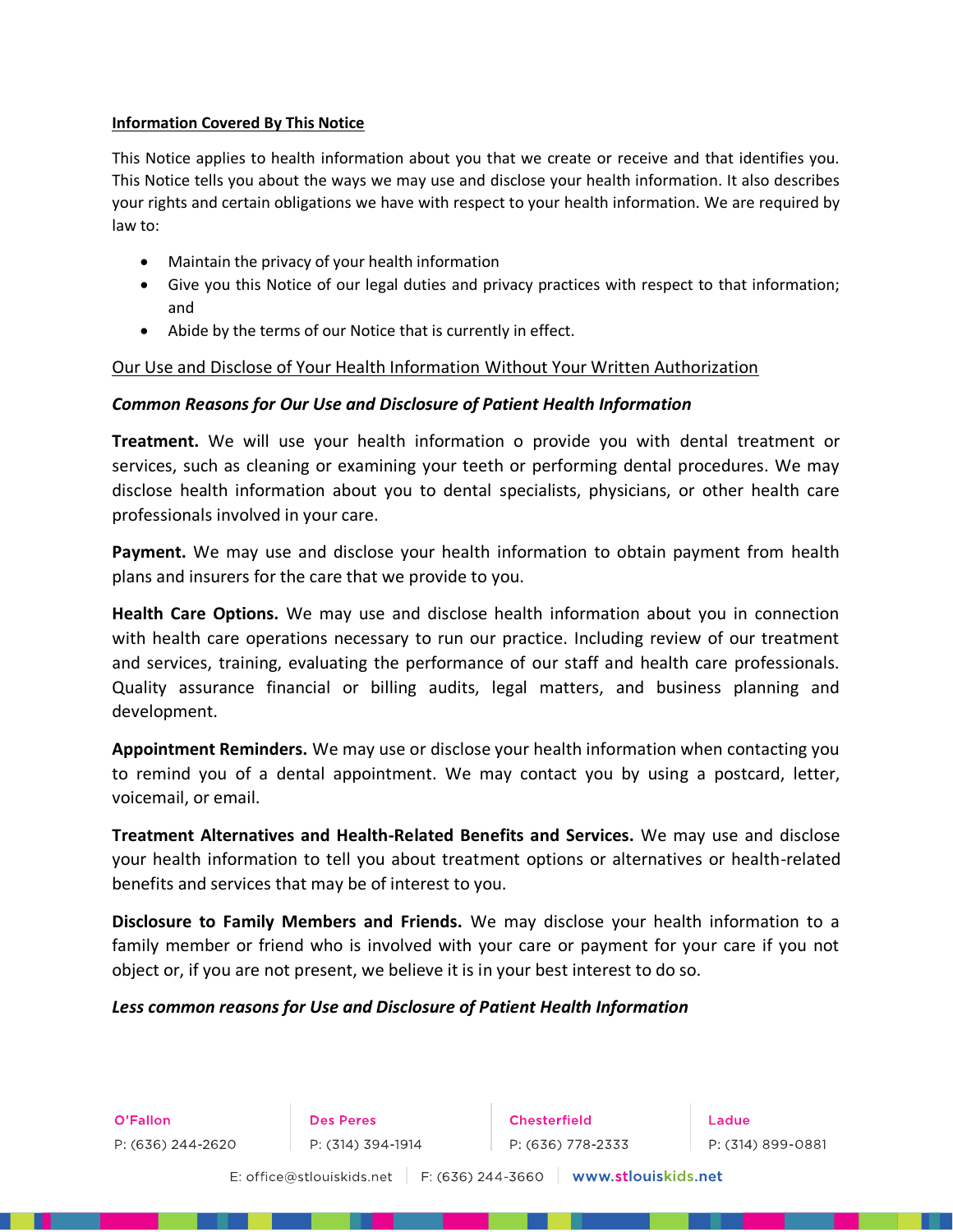# **The following uses and disclosures occur infrequently and may never apply to you.**

**Disclosures Required by Law.** We may use or disclose patient health information to the extent we are required by law to do so. For example, we are required to disclose patient health information to the U.S Department of Health and Human Services so that it can investigate complaints or determine our compliance with HIPAA.

**Public Health Activities.** We may disclose patient health information for public health activities and purposes, which include: preventing or controlling disease, injury or disability; reporting births or deaths; reporting child abuse or neglect; reporting adverse reactions to medications or foods; reporting product defects; enabling products recalls; and notifying a person who may have been exposed to disease or may be at risk for contracting or spreading a disease or condition.

**Victims of Abuse, Neglect or domestic Violence.** We may disclose health information to the appropriate government authority about a patient whom we believe is a victim of abuse, neglect or domestic violence.

**Health Oversight Activities.** We may disclose patient health information to a health oversight agency for activities necessary for the government to provide appropriate oversight of the health care system, certain government benefit programs, and compliance with certain civil rights laws.

**Lawsuits and Legal Actions.** We may disclose patient health information in response to (i) a court or administrative order or (ii) a subpoena, discovery request, or other lawful process that is not ordered by a court if efforts have been made to notify the patient or to obtain an order protecting the information requested.

**Law Enforcement Purposes.** We may disclose patient health information to a law enforcement official for a law enforcement purpose, such as to identify or locate a suspect, material witness or missing person or to alert law enforcement of crime.

**Coroners, Medical Examiners and Funeral Directors.** We may disclose patient health information to a coroner, medical examiner or funeral director to allow them to carry out their duties.

**Organ, Eye and Tissue Donation.** We may use or disclose patient health information to organ procurement organizations or others that obtain, bank or transplant cadaveric organs, eyes or tissue for donation and transplant.

**Research Purposes.** We may use or disclose patient health information for research purposes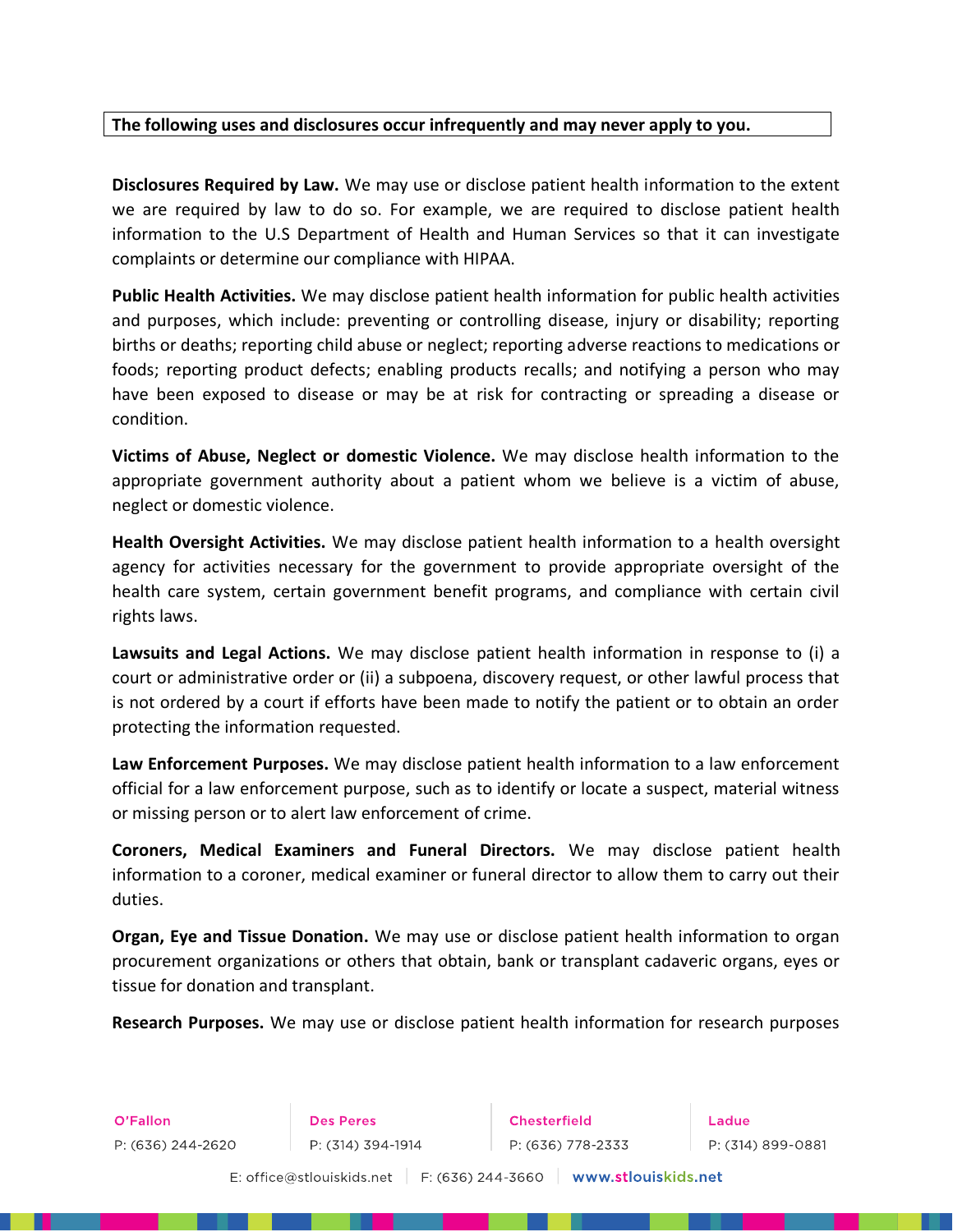pursuant to patient authorization waiver approval by an Institutional Review Board or Privacy Board.

**Serious Threat to Health or Safety.** We may use or disclose patient health information if we believe it is necessary to do so to prevent or lessen a serious threat to anyone's health or safety.

**Specialized government Functions.** We may disclose patient health information to the military (domestic or foreign) about its members or veterans, for national security and protective services for the President of other heads of state, to the government for security clearance reviews, and to a jail or prison about its inmates.

**Workers Compensation.** We may disclose patient health information to comply with workers' compensation laws or similar programs that provide benefits for work-related injuries or illness.

# **Your Written Authorization for Any Other Use or Disclosure of Your Health Information**

We will make other uses and disclosures of health information not discussed in this Notice only with your written authorization. You may revoke that authorization at any time in writing. Upon receipt of the written revocation, we will stop using or disclosing your health information for the reasons covered by the authorization going forward.

## **You Rights With Respect to Your Health Information**

**You have the following rights with respect to certain health information that we have about you (information in a Designated Record Set as defined by HIPAA). To exercise any of these rights, you must submit a written request to our Privacy official listed on the first page of this Notice.**

**Access.** You may request to review or request a copy of your health information. We may deny your request under certain circumstances. You will receive written notice of a denial and can appeal it. We will provide a copy of your health information in a format you request if it is readily producible. If not readily producible, we will provide it in a hard copy format or other format that is mutually agreeable. If your health information is included in an Electronic Health Record, you have the right to obtain a copy of it in an electronic format and to direct us to send it to the person or entity you designate in an electronic format. We may charge a reasonable fee to cover our cost to provide you with copies of your health information.

**Amend.** If you believe that your health information is incorrect or incomplete, you may request that we amend it. We may deny your request under certain circumstances. You will receive written notice of a denial and can file a statement of disagreement that will be included with

O'Fallon P: (636) 244-2620

**Des Peres** P: (314) 394-1914

Chesterfield P: (636) 778-2333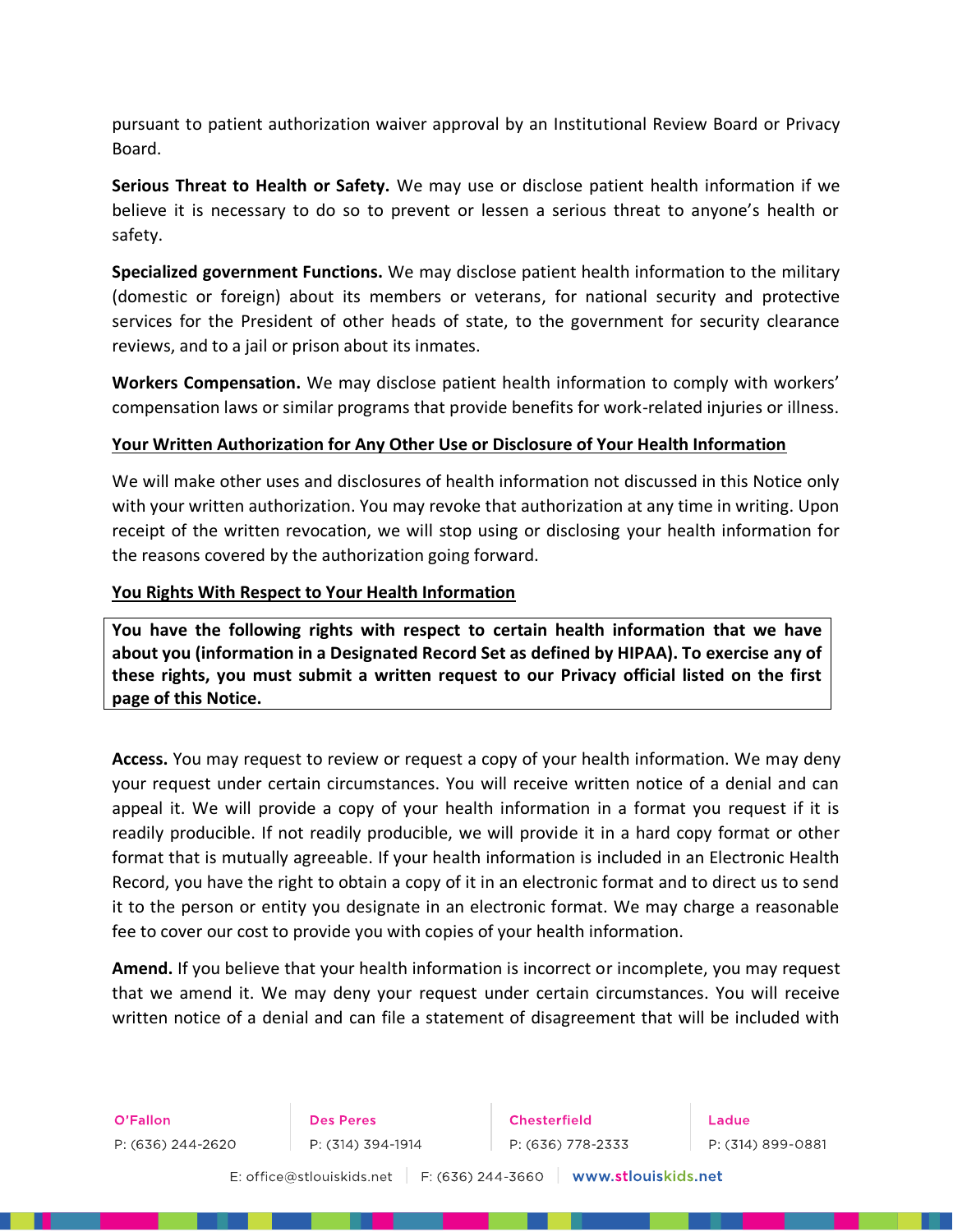your health information that you believe is incorrect or incomplete.

**Restrict Use and Disclosure.** You may request that we restrict uses of your health information to carry out treatment, payment, or health care operations or to your family member or friend involved in you care of the payment of your care. We may not (and are not required to) agree to your requested restrictions, with one exception. If you pay out of your pocket in full for a service you receive from us and you request that we not submit the claim for this service to your health insurer or health plan for reimbursement, we must honor that request.

**Confidential Communications: Alternative Means, Alternative Locations.** You may request to receive communications of health information by alternative means or at an alternative location. We will accommodate a request if it is reasonable and you indicate that communication by regular means could endanger you. When you submit a written request to the Privacy Official listed on the first page of this Notice, you need to provide an alternative method of contact or alternative address and indicate how payment for services will be handled.

**Accounting of Disclosures.** You have a right to receive an accounting of disclosures of your health information for the six years prior to the date that the accounting is requested except for disclosures to carry out treatment, payment, health care operations (and certain other exceptions as provided by HIPAA). The first accounting we provide in any 12-month period will be without charge to you. We will charge a reasonable fee to cover the cost for each subsequent request for an accounting within the same 12-month period. We will notify you in advance of this fee and you may choose to modify or withdraw your request at that time.

Receive a Paper Copy of this Notice. You have the right to a paper copy of this Notice. You may ask us to give you a paper copy of this Notice at any time (even if you have agreed to receive the Notice electronically). To obtain a paper copy, ask the Privacy Official.

#### **We have the Right to Change Our Privacy Practices and this Notice**

We reserve the right to change the terms of this Notice at any time. Any change will apply to the health information we have about you or create or receive in the future. We will promptly revise the Notice when there is a material change to the uses or disclosures, individual's rights, our legal duties, or other privacy practices discusses in this Notice. We will post the revised Notice on our website (if applicable) and in our office duties and will provide a copy of it to you on request. The effective date of this Notice (including any updates) is in the top right-hand corner of the Notice.